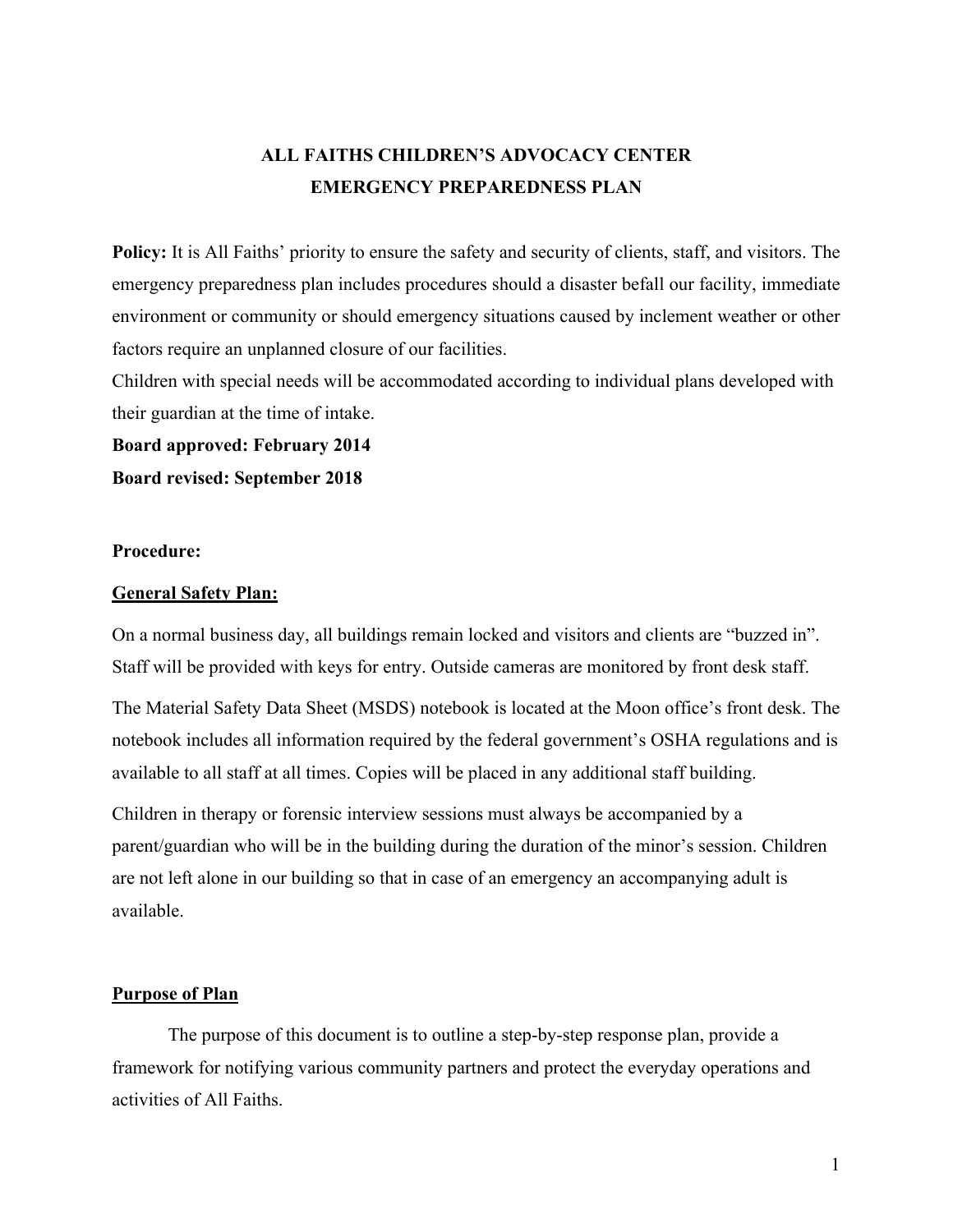A thorough crisis management plan is essential to the survival and benefit of the agency and the maintenance of positive communications on behalf of the agency. Crises affect all aspects of the organization. Therefore, representatives from each agency department are an integral part of the crisis management team. Information shall be provided quickly and accurately, both internally (to employees, board members and affiliated groups) and externally (to constituents, the community at large and the media).

During a crisis situation, a unified agency voice is especially important to the agency. **The most important communications goal, in the event of disaster or crisis situations, will be to present the facts clearly, with openness and honesty to all parties, both internal and external. See media response policy and procedure.** 

Effective implementation of this plan requires knowledge and understanding on the part of all departments and employees. Questions regarding this plan should be directed to the CEO. The plan will be periodically reviewed by the Risk Management and the Audit/Compliance Committee.

### **During a crisis situation, priorities are:**

- **1.** The individual with first knowledge of the incident shall immediately inform the CEO or Designee who will inform the Chair of the Board of Directors and staff.
- **2.** The CEO or Designee is to quickly assess the situation and gather facts and coordinate with appropriate local, state or federal authorities as well as emergency responders.
- **3.** The CEO or Designee will notify the Management Team and will begin implementation of the crisis communication procedures outlined below.
- **4.** The CEO or Designee will immediately appoint any appropriate additional members of the crisis management team, including volunteers or board members, with expertise in related areas.

### **General Consideration**

The Management Team and Board of Directors should be kept abreast of all potential crisis situations. Immediate contact should be made with the CEO or Designee as soon as one becomes aware of the situation. All information will remain confidential, but complete facts and concerns should be provided as early as possible. A crisis communication plan will only be effective when the Management Team has all pertinent facts and information about potential complications at hand.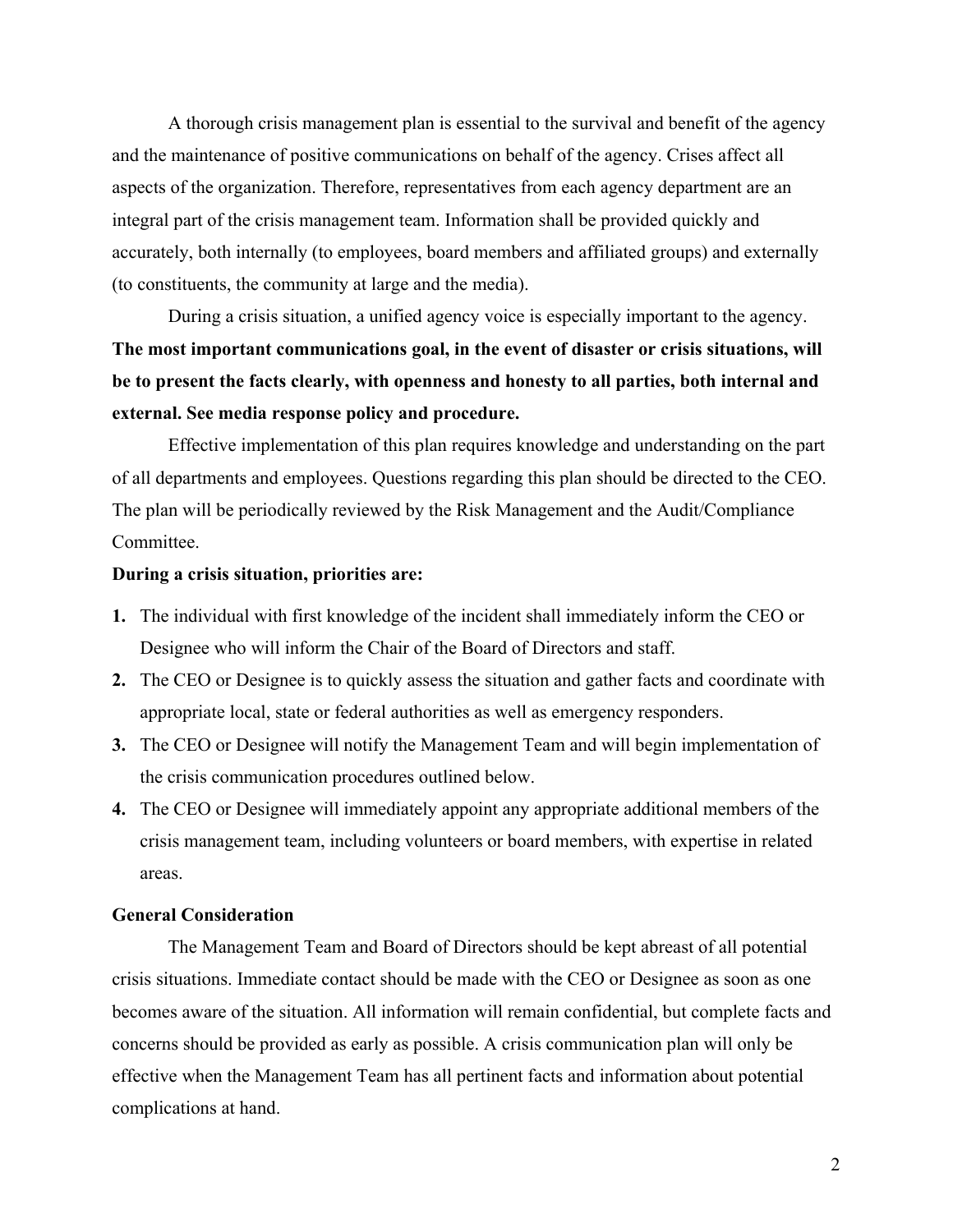#### **Agency Spokesperson**

The CEO or Designee will act as the principal spokesperson, in the event of a crisis. In the absence of the CEO, the Designee or the Chair of the Board of Directors will serve as spokesperson for the agency. When deemed necessary, the CEO will appoint another member of the Management Team or Board of Directors. The Development Department will work closely with that person to prepare all media releases and other information for public dissemination if necessary. The standard agency media relations policy is to be strictly adhered to by all employees and agency affiliates.

In the case of a disaster that is outside of the agency but affects the agency, it is the role of the CEO or designee to coordinate with the appropriate, local, state, and/or federal governmental authorities and to implement the appropriate actions as directed or agreed upon with the authorities. In addition, it is the role of the CEO or designee to coordinate all actions with appropriate emergency responders and with service recipients.

### **Death or Injury**

In the event of a death or injury of an agency employee or client on premises or during the course of the work day, no information will be released to the media until the next of kin (or legal custodian) has been notified. Queries regarding the status of an injured or hospitalized person will be referred to the appropriate hospital. The CEO or Designee will closely coordinate efforts with the hospital public relations staff.

## **Discussion of Circumstances or Cause**

No speculation regarding the circumstances surrounding, or the cause of, any crisis, disaster or accident will be acceptable. Only when outside personnel (fire, police, etc.) have ascertained the cause of a particular disaster, will statements be made to the media. (Premature speculation could easily result in legal action against the agency.) All staff will cooperate fully with law enforcement officers and emergency medical personnel.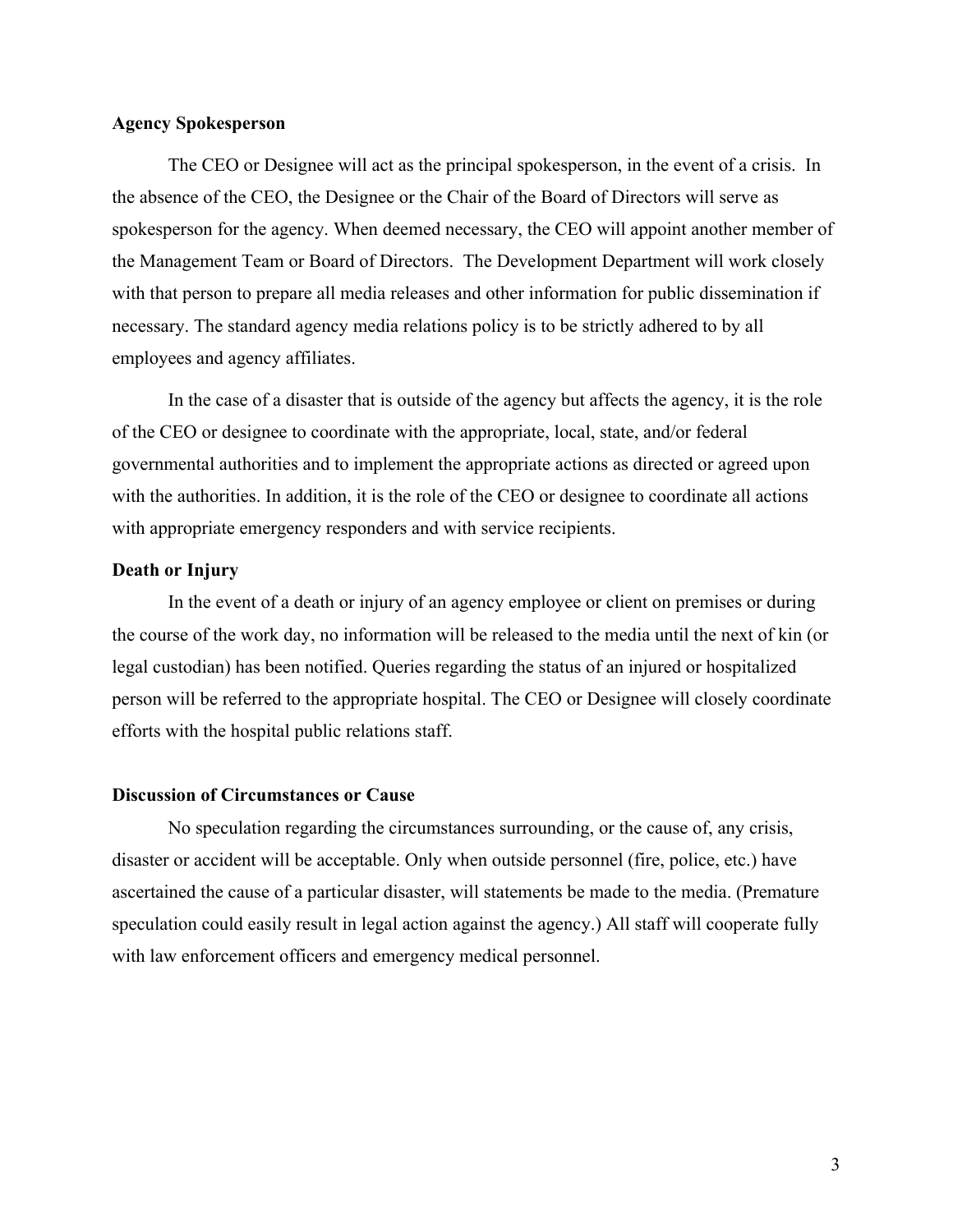### **Release of Information**

The CEO or Designee will control the release of all information regarding a disaster or crisis situation. Protection of clients, employees and confidential agency documents/information will be of primary consideration.

## **SPECIFIC PLAN FOR EMERGENCY RESPONSE:**

- 1. Upon notification, the CEO or Designee will notify Management Team, Chair of the Board of Directors. The members of the Management Team will keep an up-to-date list of employee telephone numbers along with a copy of this plan, at work and at home. The Board of Directors and the Management Team will be contacted in a timely manner and kept up to date with the events that are occurring. It will be the responsibility of the Management Team to contact their direct supervisees to inform them of the events and any contact to clients that needs to be made. The Board contact info will be maintained by the CEO's Executive Assistant and distributed to all board members as well as to the CEO.
- 2. The CEO or Designee and the Chair of the Board of Directors will evaluate the need for outside specialists (public relations, legal counsel, etc.) and contact the appropriate individual(s), if necessary.
- 3. The CEO or Designee will designate a central meeting site and time for further planning and distribution of workload and assignments.
- 4. In the event of death or injury on agency property or while in the company of agency staff, next of kin will be notified immediately. In the case of client death or injury, the CEO or Designee will determine who will contact the next of kin, state, Medicaid or accrediting agency.
- 5. The Development Department in conjunction with the CEO or Designee will develop a brief position statement and/or fact sheet and news release. The CEO or Designee will review this information for accuracy.
- 6. The CEO or Designee will release information to the media if necessary.
- 7. Copies of all statements, noted with date, time and media contacted will be distributed to the CEO and Chair of the Board of Directors. Original copies will be maintained in the Development Department.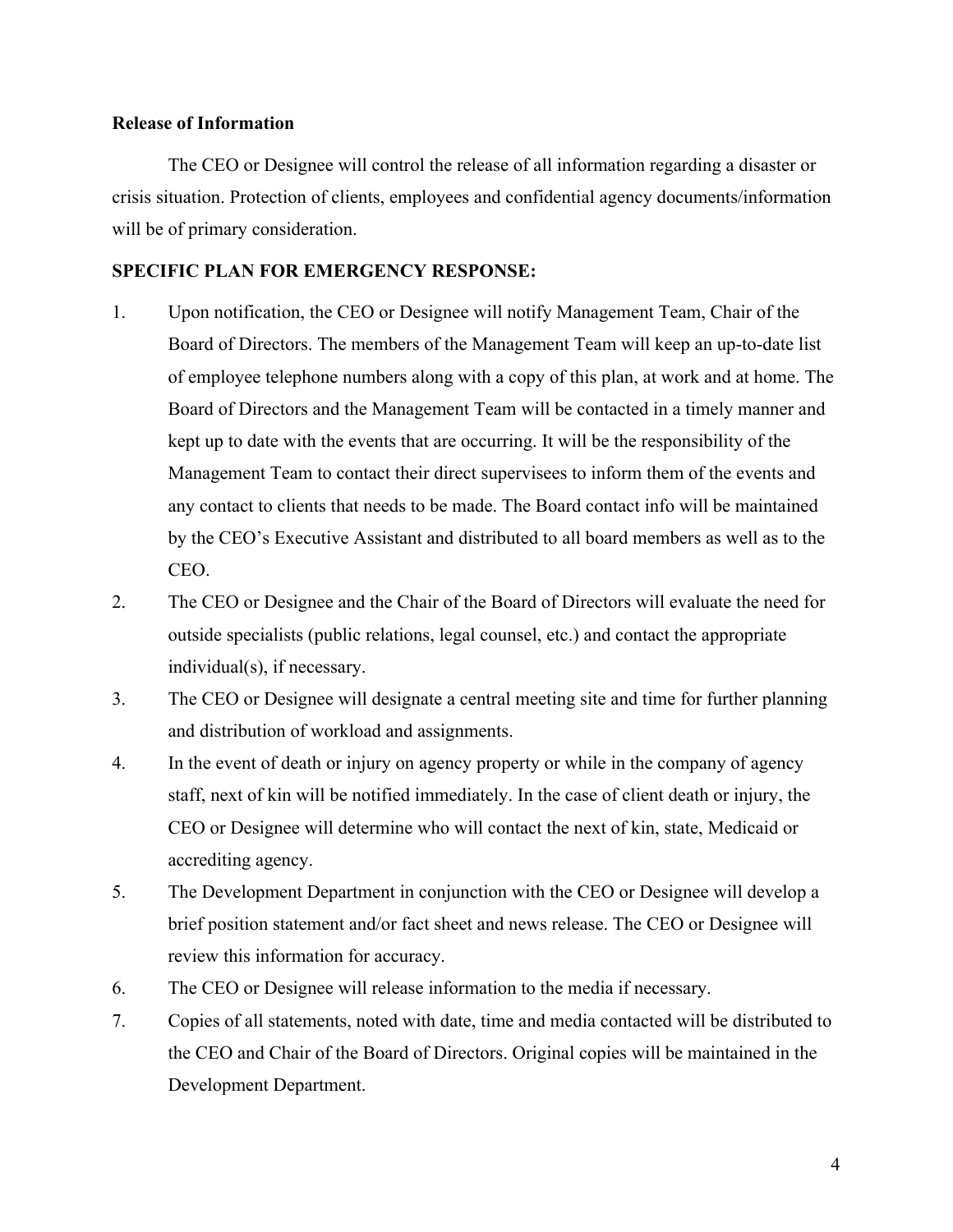8. After the crisis has passed, the Risk Management Committee will evaluate the effectiveness of the overall plan and make recommendations for any necessary changes.

**Inclement weather:** Should inclement weather or other emergency situation occur during the workday, All Faiths' management will make the determination regarding whether and what time the business will close. All employees will be paid for their scheduled hours for the remainder of the day, if they are scheduled to work that day.

1. Closing the agency before the end of the day

Once it is determined that the agency will be closed, all efforts will be made to notify employees and clients properly:

a. Management will inform supervisors who will inform their staff

b. Front desk staff will notify clients who had scheduled appointments for the day

c. Front desk staff will put the "night message" on the phone

d. Front Desk Manager will contact the media and news outlets to notify them of closure.

Upon the agency reopening, all employees are expected to return to work. For any employee who needs more time to tend to repairs or damage beyond the norm, All Faiths' normal leave policies will apply.

In these cases, employees should stay in close communication with their manager to ensure the time off is considered properly.

2. Delaying the opening of the agency

The CEO, COO and Facilities Manager will make a determination whether inclement weather or another emergency situation warrants a partial or a day-long closure of the agency.

a. Management will then notify supervisors of the closure as soon as possible, preferably by 6:30 am.

b. Supervisors will be responsible to notify their direct report staff.

c. Front Desk Manager will contact the media and news outlets to notify them of closure.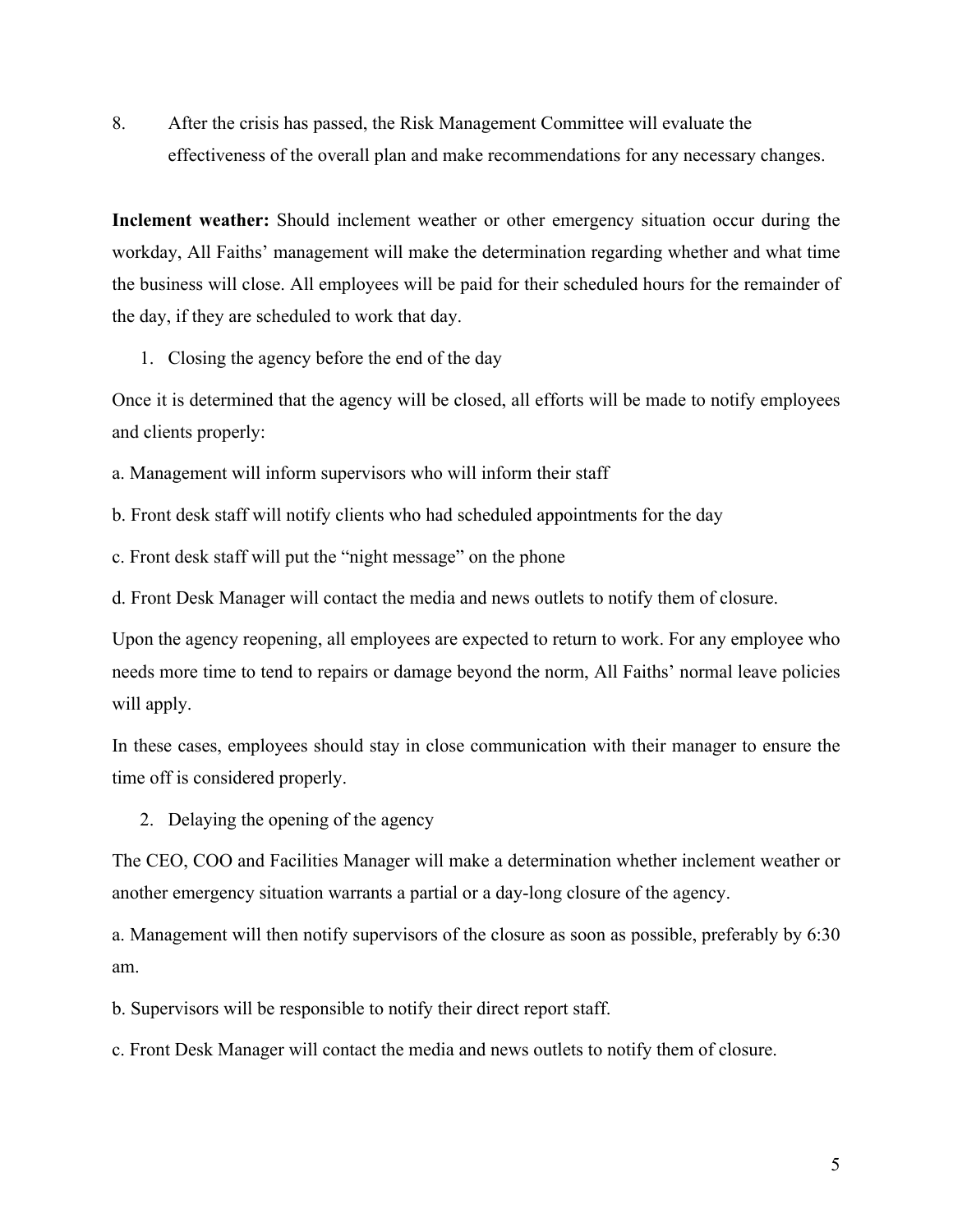d. In preparation for emergencies, the Front Desk will ensure that next day's client schedule is available in the system. Upon closure, the on-call supervisor will start notifying clients of delay in opening or closing of the agency. This task might be divided up between direct line and/or front desk staff. CSWs, wrap facilitators and case managers will contact their own clients.

Upon the agency reopening, all employees are expected to return to work. For any employee who needs more time to tend to repairs or damage beyond the norm, our normal leave policies will apply.

In these cases, employees should stay in close communication with their manager to ensure the time off is considered properly.

Staff who are scheduled to work and who worked the hours during the closure, are eligible to take this paid time as long as it's scheduled and taken within the week of the closure.

## **Medical Emergency:**

In the event of a medical emergency related to an injury, due to an accident or any allergic reaction that may require immediate medical attention, the following steps will be implemented:

- The designated emergency contact, the CEO, and HR will be notified that the person will be taken immediately to the hospital, either by 911 or the parent/emergency contact, depending on the immediacy of the medical needs.
- In case of a client, All Faiths staff will document, in detail, via a critical incident report, the events leading to the emergency, interventions made in response and any relevant medical follow-up.

The state's poison control number is listed on every agency phone contact sheet, which is distributed to every staff member regularly.

First Aid kits are available at multiple locations in the Moon building: the staff kitchen, the north and south wings of the first floor and all agency vehicles. First Aid kits are available at the Constitution location.

In case of a staff member's medical emergency, HR and staff supervisor will complete the necessary paperwork.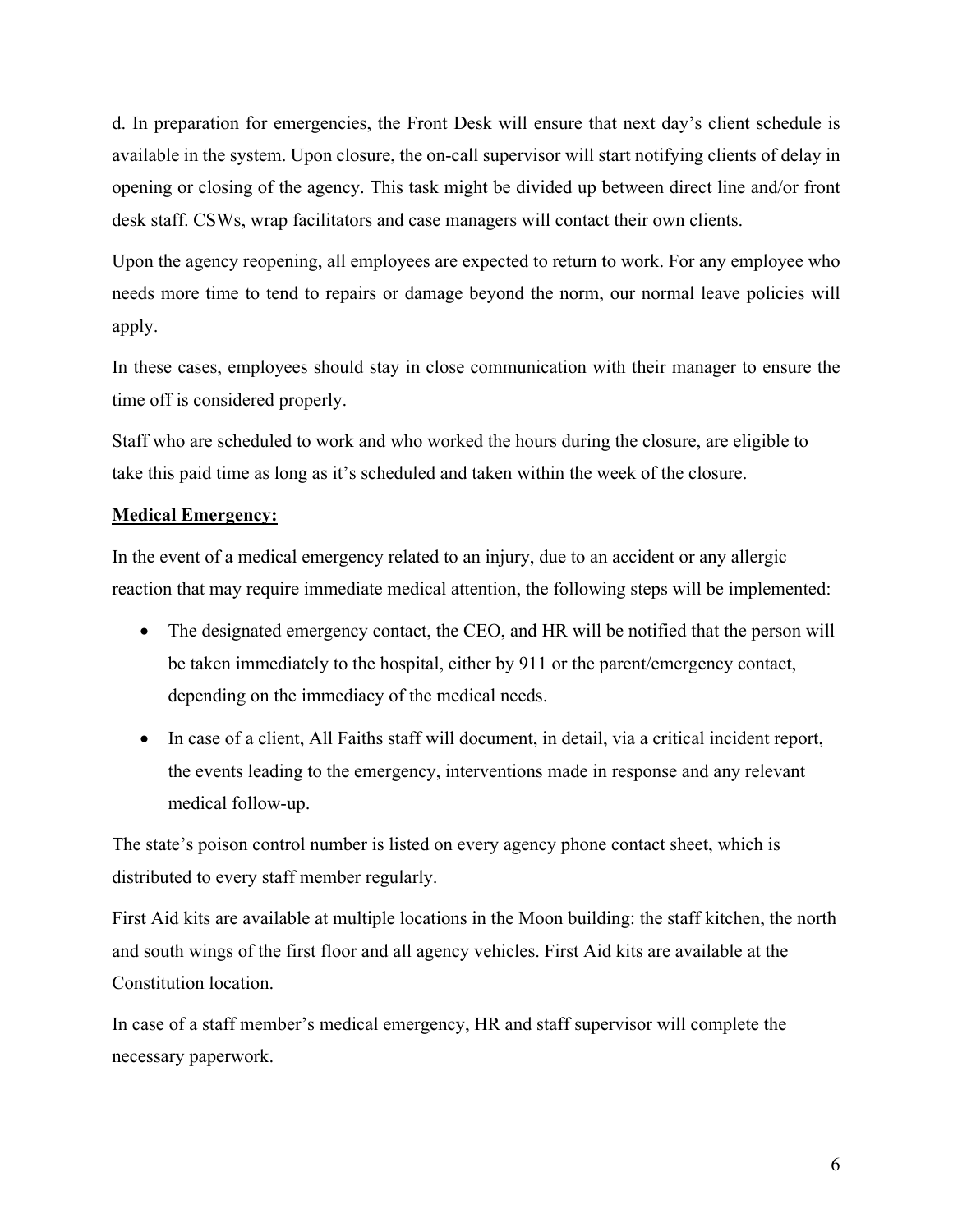## **On-Site Suicide Response Protocol**

This protocol is designed to provide a procedure to follow should an All Faiths client attempt, or be suspected to be at risk of suicide, on site or during a home visit by All Faiths staff.

In the event that an All Faiths' client attempts, in any way, to seriously self-harm, the therapist and his/her immediate Supervisor (or supervisor on call) will immediately seek intervention and/or medical attention. This can be accomplished in one or more of the following ways:

- Contact the parent/guardian/emergency contact and Clinical Supervisor/Director.
- Contacting 911, if the client requires immediate medical attention.

Should the client state that he/she feels like harming self or feels 'like dying' or would 'be better off dead', or should the staff or emergency contact suspect that the client may be suicidal or that he/she may harm self, the staff will direct the parent/guardian/emergency contact to transport the client to the hospital for an evaluation.

The parent/guardian/emergency contact will be encouraged to remain in contact, as frequently as determined necessary and appropriate, with All Faiths' supervisory clinical staff to provide ongoing assessment of continued risk of self-harm.

The staff will complete an incident report. This incident report will be forwarded to the appropriate licensing entity, appropriate payer source, parent/guardian/emergency contact and file, as indicated.

## **Evacuation of Agency Buildings due to Disasters:**

It is All Faiths' plan to ensure the safety and security of the clients charged to our care and the staff who work at the agency. All Faiths has a plan to care for clients should a disaster befall our facility, immediate environment or community. A disaster would include, but not necessarily be limited to:

- Losing heat or air conditioning in any building
- Loss of a building due to fire, flood or storm damage
- Poisoning or pollution of a water system
- Toxic airborne pollutants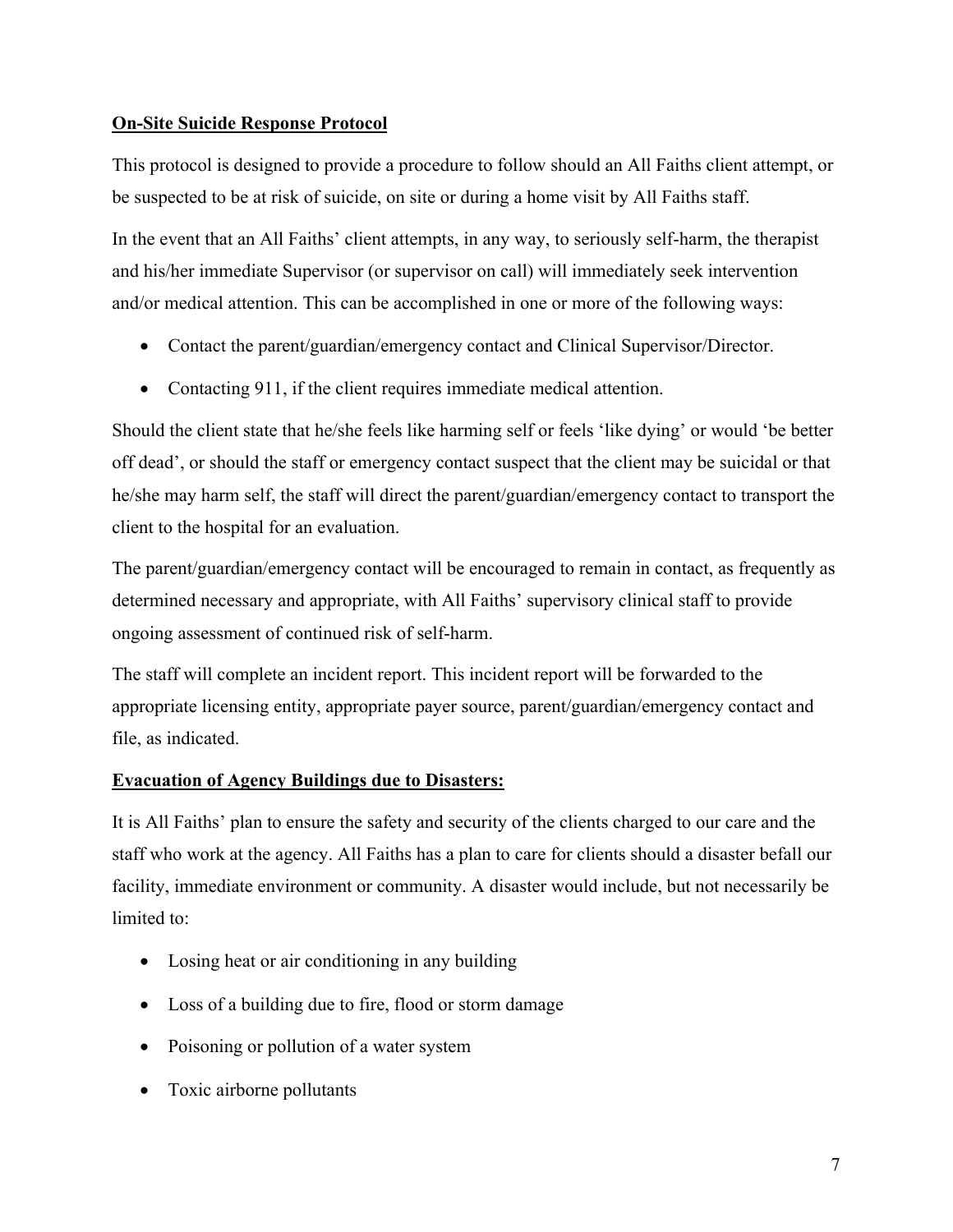- Natural gas leaks
- Bomb threats
- Active shooter
- Government indicated shutdown/quarantine of the City

## **Implementation:**

- 1. If a disaster befalls a specific building, an attempt must be made to accommodate the clients and staff in the affected building and direct them to an unaffected building. In the case of individuals with mobility challenges or other special needs, the staff member who is working with that individual will be responsible for ensuring the individual is evacuated within the designated time frames and to the appropriate location. Clients and family members with mobility challenges shall be served in areas that are most easily evacuated.
- 2. All Faiths will make every attempt to arrange for transportation for those clients who have none.
- 3. Staff will receive training to be prepared to assist under these circumstances.

## **Infectious Disease Preparedness Plan:**

During times of increased risk of infectious disease (e.g., flu season), All Faiths will follow the following protocols:

- Staff and clients will be reminded to not come to the office if they have had a fever in the last 24 hours
- Staff and clients who have coughs will be required to wear face masks.
- Staff and clients will be reminded to wash their hands frequently and avoid touching their eyes, noses, and mouths
- The lobby chairs, front counter, door handles, plastic lobby toys and bathroom door handles will be wiped down with disinfectant as least 3 times a day by front desk staff who are provided rubber gloves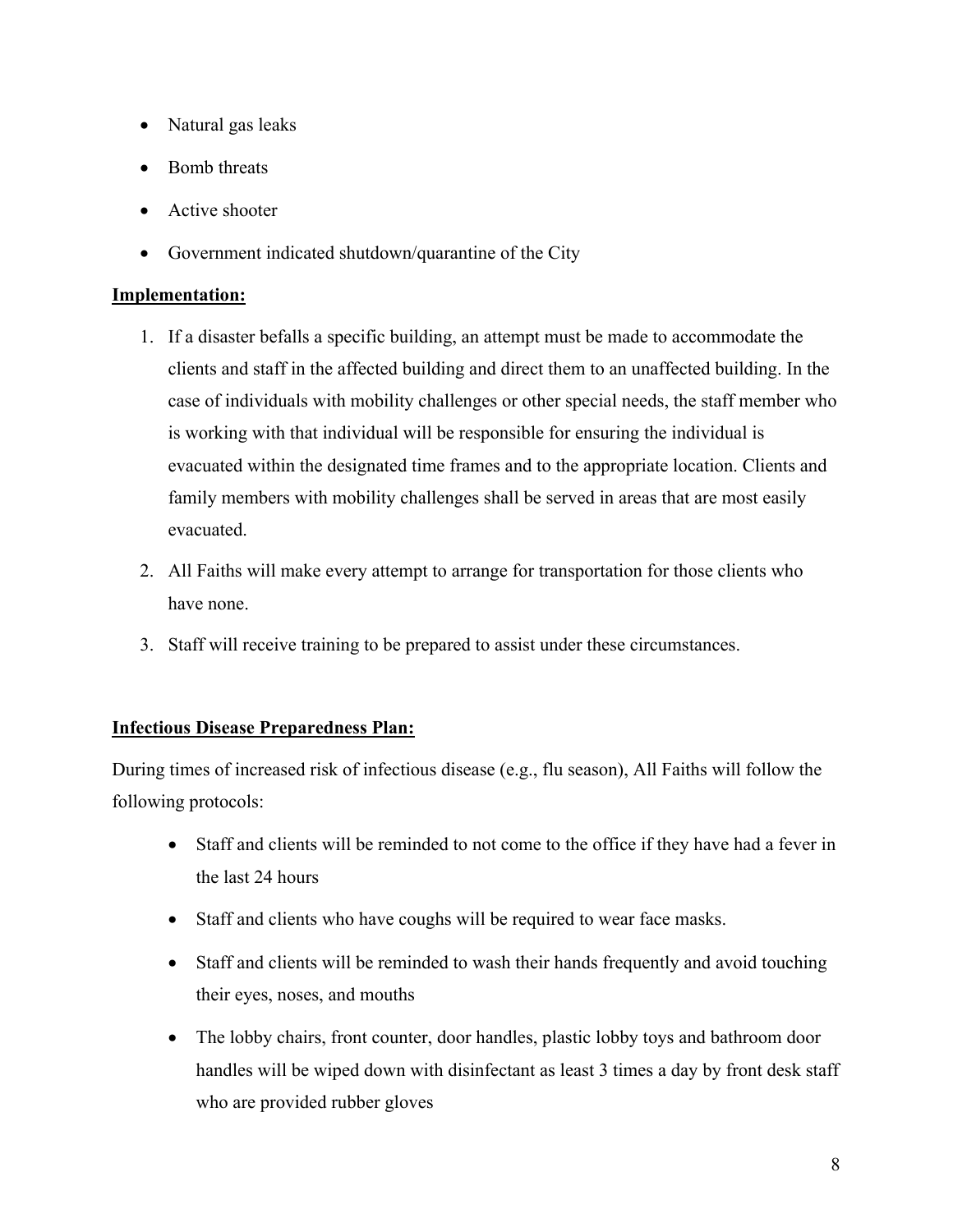- Staff will be provided with disinfectant in order to keep their offices free of contagion
- Maintenance staff will check bathrooms once a day to make sure that all sinks have sufficient anti-bacterial soap
- Large gatherings will be avoided and large meetings that can happen through electronic means will be facilitated electronically
- Leadership will work with state entities to determine if billable therapy services can be conducted telephonically or through Skype

## **Situations Involving/Threatening Harm or Violence (a.k.a. Active Shooter):**

In case of an individual(s) threatening harm or violence, staff are to immediately, if possible, the front desk staff will hit the panic alarm. Hitting the panic alarm once will trigger the silent internal alarm system. Hitting the panic alarm twice will call 911. The building alarm touchpad has buttons to call the police or fire or ambulance. If staff cannot remove themselves from the situation then they are to subtly hit the page button on the desk phone which alerts the rest of the building to a situation. Upon hearing the open page, the front desk staff will hit the panic alarm.

Upon hearing the panic alarm, the administrative staff will congregate at the top of the stairs. The highest ranking manager (or most skilled de-escalator) will be the coordinator of the crisis situation. They will ascertain if possible, what the situation is and depending on what the issue is they will determine what steps to take. Possible steps to take may include:

- a. Intervene and deescalate
- b. Evacuate the building
- c. Call 911

If there is an active shooter in or outside the building, the front desk will:

- hit the panic alarm twice to contact police
- move clients in the main waiting room to the side waiting room or bathrooms at Moon and toward the Safehouse area at Constitution
- use the phone and page "LOCK DOWN" to all staff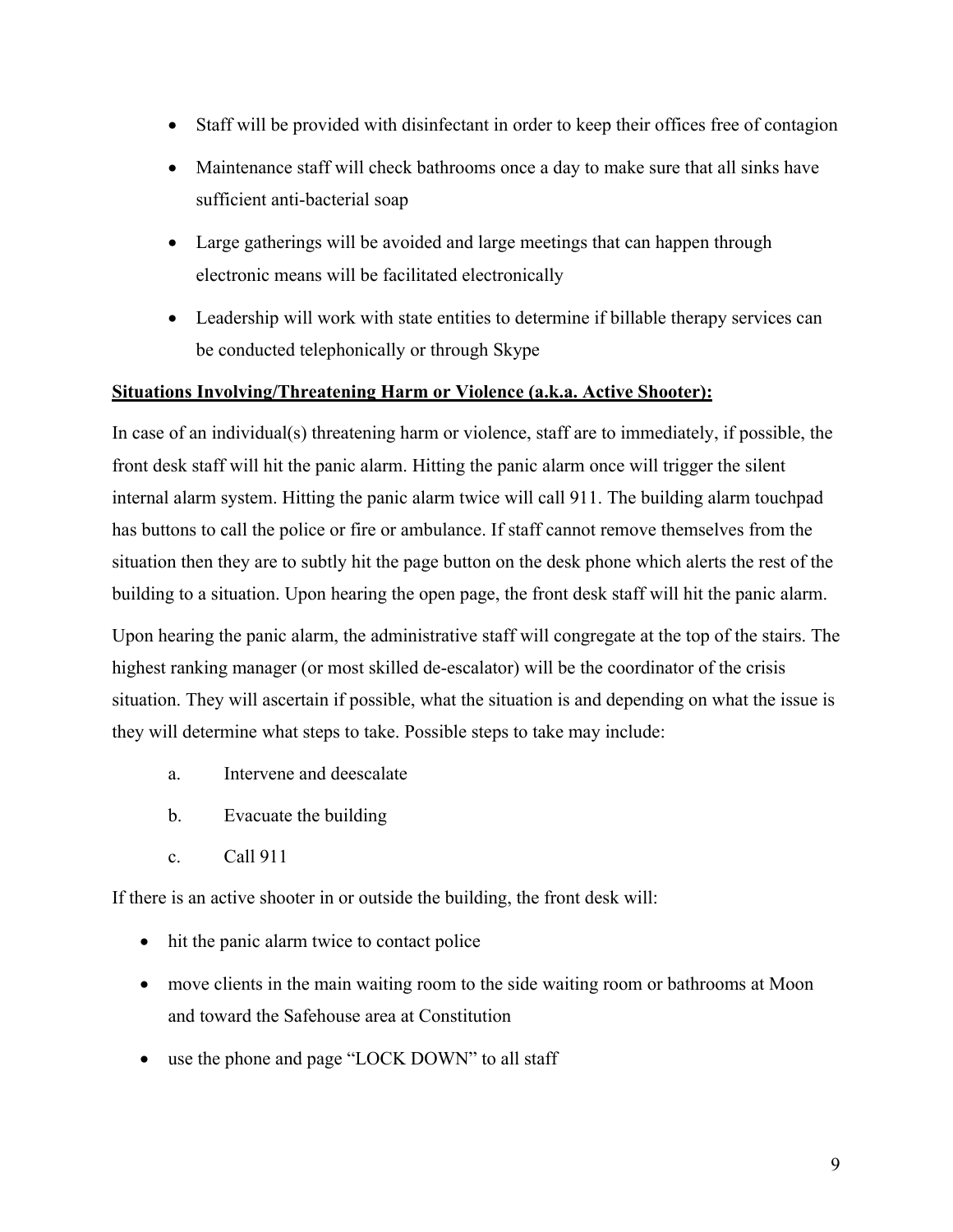- If possible, email all staff with "LOCK DOWN" in the subject line so that offsite staff do not enter into a dangerous situation.
- Staff upon hearing the page "LOCK DOWN" will lock their doors and remain in their offices until they hear the page "ALL CLEAR". Offsite staff will not return until they receive an "ALL CLEAR" email.

# **Off-Site Staff Safety:**

All Faiths provides employees working in the field with cellular telephones and back-up on-call coverage to ensure their safety while working in the field. All Faiths will provide specialized safety training for all new employees who will work off-site.

It is All Faiths' position that personal safety supersedes scheduled client appointments and, in the event that a service provider perceives a safety risk, he/she is instructed to leave the area immediately. The client session will be rescheduled and supervisory staff will determine if the client/family is safe for continued services.

# **Plan for Continuation of Services in Case of Building Fire or other disaster that does not allow safe building use:**

- 1. The Incident Commander will be the CEO with the COO and CFO, or their designees as backup.
- 2. More than 90% of client, financials and HR information is electronic and backed up offsite. Staff can access files through the VPN. All leadership will have VPN access set up on their work laptops and personal computers as needed.
- 3. One of other locations if available (1709 Moon Street NE, 8401 Constitution Ave NE), the Center for Spiritual Living (2801 Louisiana Blvd NE, 87110), and the Valencia County CAC (303 Luna Street, Los Lunas, 87031) will be our alternative locations for gathering staff for debriefs or if that's not possible, agency-wide emails will be sent with updates.
- 4. Client contact information is stored electronically on EMR-Bear which is available through the internet via secure staff login ID/passwords. Clients are asked to update contact information at every encounter.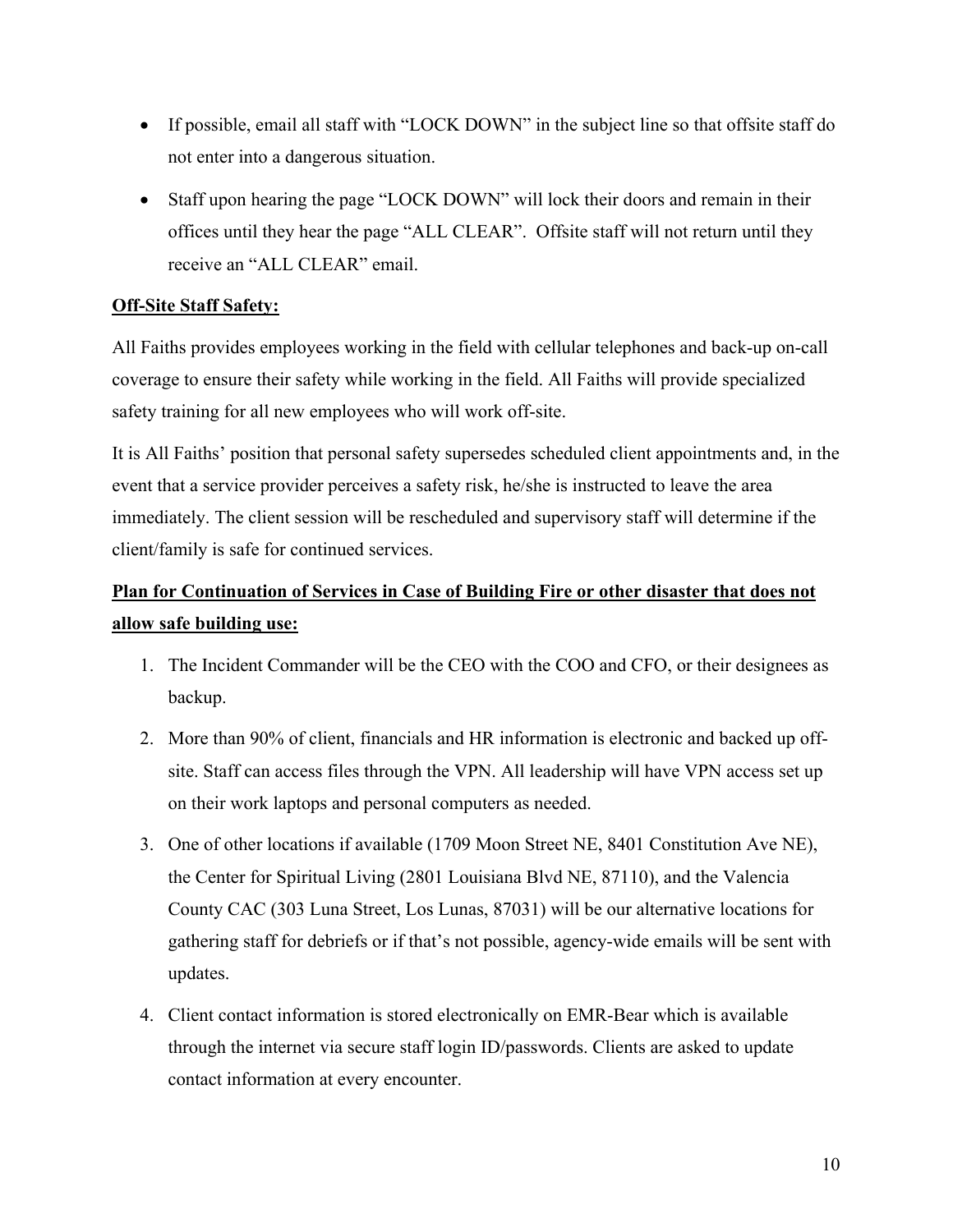- 5. A staff database with contact and emergency contact information is available to all leadership via a Google drive. A registry of adoptive and birth parents is created and maintained by the Director of Placement Services in EMR-Bear.
- 6. Paychex will be able to be accessed remotely so payroll can continue. All HR files are in fire proof and water-resistant file cabinets.
- 7. Agency-wide texting will be utilized to get information quickly to staff in cases of emergencies. An all staff meeting might be convened at an alternative location (e.g., Albuquerque Center for Spiritual Living) so that a staff debrief can be facilitated.
- 8. Facilities Manager will contact leadership so that they can notify staff to not report to unsafe work sites or of other plans.
- 9. Maintenance staff and CEO will lead the search for replacement space if needed. Clinical management will come up with a list of agencies (e.g., churches, schools, DA community work place) and other municipal agencies (e.g., City and County) that could possibly provide temporary space for the specific need.
- 10. The CDO will coordinate media and municipality notifications of disruption/changes in service delivery. Volunteers will be notified by Development staff.
- 11. Quality team will be able to access most of their work via VPN remotely. Team can meet off-site. Team will support other programs as needed (e.g., creation of temporary paper forms if computer access is limited).
- 12. Finance team will be able to access most of their work via VPN remotely. Team can meet off-site. Mail will need to be delivered to another location or held at post office so that payments are received in a timely fashion. Billing can be done remotely. The CFO will coordinate documentation of all costs associated with the emergency. The CFO will coordinate notification of contracted insurances and grantors of changes in service location or provisions.
- 13. Front desk staff will notify scheduled clients via EMR-Bear remotely. They will be able to update the outgoing messages on the phones and the EMR-Bear reminders. A replacement cell phone for tracking staff in the field may be needed.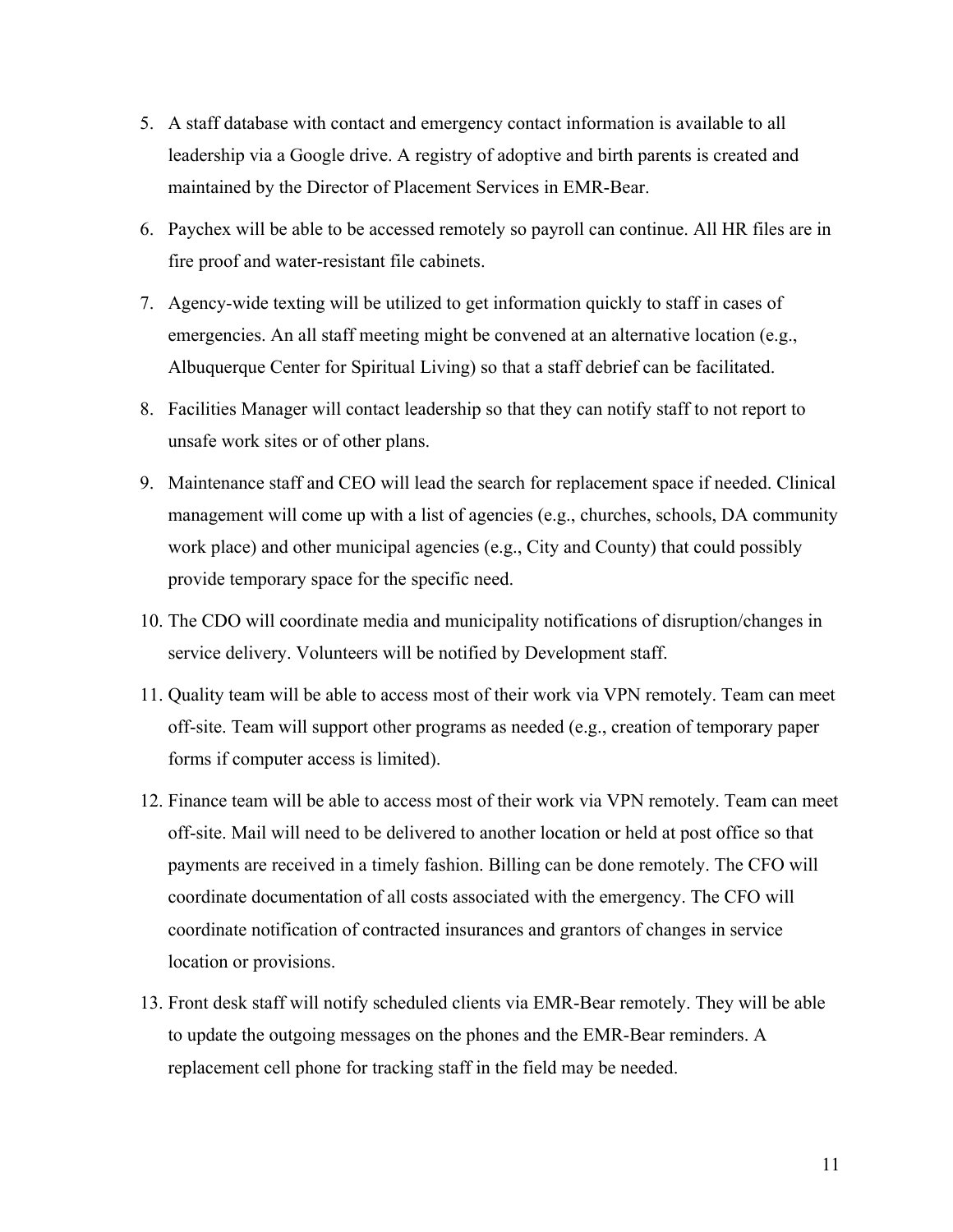- 14. CEO, COO, CDO and CFO will work on recovery plan to re-establish business as usual. CEO will notify the Board of Directors.
- 15. Client Service Continuation:
	- a. Safehouse Forensic Interviews: Forensic Director will coordinate the relocation of scheduled interviews to the Albuquerque Family Advocacy Center or our Sandoval County satellite office.
	- b. Therapy and Intake: Clinical Director will meet with supervisory team to prioritize clinical clients based on medical need. This will limit the space needed. In-home therapy (possibly in coordination with CCSS/CM) will be strategically utilized to meet client need. Intakes will be prioritized based on need. If the families have access, Skype could be used to meet with clients on-line for Case Management. Depending on computer access, we might have to go to paper forms that the staff would enter into EMR Bear when they got home or to a secure computer. Daily supervisory check-in with staff will occur and clinical staff will support clients who have various needs that arise by recovering from the disaster.
	- c. Wraparound facilitation: Wraparound supervisors will meet offsite with the whole team and strategize challenges that they are facing. If there is limited to no internet access, they will use Memo phone app to dictate notes for later use. Daily supervisory check-ins with staff will occur.
	- d. Placement Services: Fiesta (post adoption services) and Home Study staff work remotely already. Work should be able to continue. Private adoption staff can work remotely via VPN. Families can be met in their homes or in other community meeting spaces that allow for privacy. Placement Services staff will support and assist adoptive parents with their own emergency plans.
	- **e.** CCSS/Case Management: Staff work in the community already. Most client contact occurs in the community. Those clients seen on-site will be seen at other locations. Replacement laptops, tablets, and/or phones will be needed if they were destroyed. Back-up agency car keys are housed in multiple sites**.**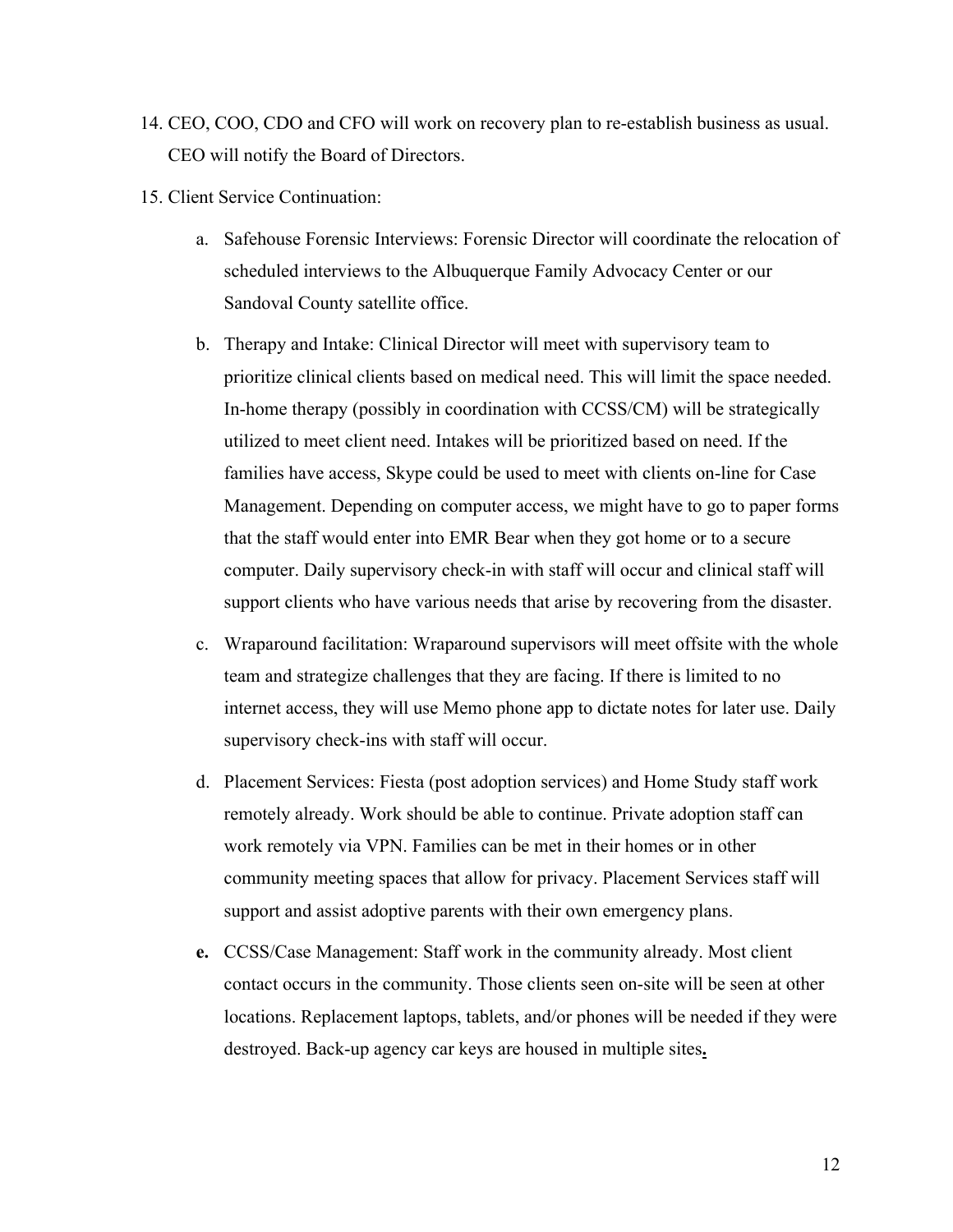# **In case of a lockdown/City-wide quarantine when all buildings are closed and the agency stops operating for a period of time:**

- 1. All Faiths' systems are available remotely as described above. The server, payroll and clinical electronic health records are accessible via a secure internet connection.
- 2. Management and others with work laptops will be asked to take their equipment home in order to work from a remote location.
- 3. Efforts will be made that direct care staff can continue with client care that's confidential, safe, HIPAA compliant, documented and billable.
- 4. A team of managers and maintenance staff will visit the agency's locations to ensure their safety, cleanliness, etc.
- 5. Vendor contracts (e.g. cleaning) will have provisions in them that allow for putting the contract on hiatus.
- 6. Leadership team will stay in touch to ensure that latest information about the status of the shutdown is communicated to all staff and clients in a timely manner.

# **Staff Emergency Response Training:**

- All staff receive an annual training.
- New staff are trained one-on-one the first week on the job.
- The plan is kept on the Google drive so that it is easily accessible to supervisors.
- The plan is kept on the W: drive for all staff to easily access.
- All staff receive CPR training and refreshers.

## **Off-Site Staff Safety Plan Procedure:**

Off-site staff are required to check in and out with the front desk staff before and after every visit with clients and families. This procedure must be followed in order to ensure the safety of our community-based staff.

Community-based staff are required to enter their schedule in EMR-Bear at the end of each work week, for the following week. As new clients are added during the week, these appointments must be added to the scheduler. All client contacts must be in the system as well.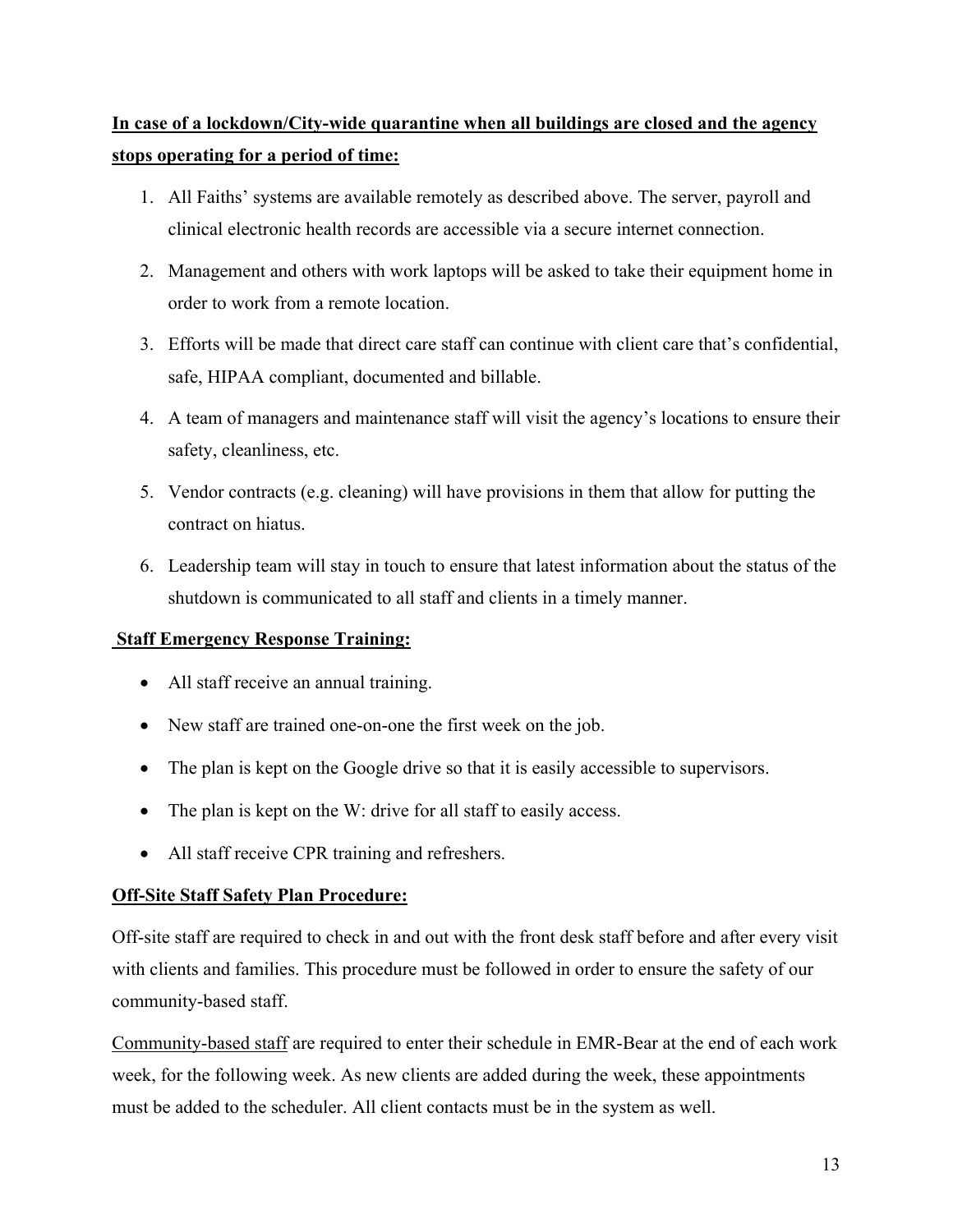Upon leaving, community-based staff must inform the Front Desk staff that they're going off-site and the location they're traveling to, sharing with the front desk staff the name of the client being visited before leaving the office.

If community-based staff are starting the day on a visit and are not on site, they must call into the front desk and inform that person where they're traveling and share the client's name.

This must be done *prior* to every visit.

At the end of the off-site client visit, community-based staff are required to call or text to inform the Front Desk that they have left that visit and where they are traveling to next as stipulated above.

At the end of the work day, the community-based staff will call or text to check out with Front Desk and inform the Front Desk that they're done for the day.

If staff are finished with a visit after closing time, they must contact the On-Call Supervisor to check out directly with him/her*.* 

If community-based staff do not check out as indicated per the protocol above, then the On-Call Supervisor will attempt to contact them by calling their work and then their personal phone. If there is no response, the emergency contact will be called in order to ensure the staff's safety.

Front desk staff are required to contact the On-Call Supervisor at the close of business each work day to inform the Supervisor of all staff that are still out on visits and the name of the family they are visiting.

If a community-based staff needs to call in sick over the weekend, they are to call the On-Call Supervisor on their cell phone. The <u>On-Call Supervisor</u> is to then inform that staff's direct Supervisor by phone or email the staff member has called in sick.

In the event Front Desk has not heard from a community-based staff member by 12pm on any given work day, Front Desk staff will contact that staff member's Supervisor and/or On-Call Supervisor to report that the community-based staff has not made contact for work that day. The Supervisor will determine if that community-based staff is off, called in sick or in fact has not reported to work as expected that day. When any clinical staff calls in to work for the day (due to being sick or another emergency situation) they must contact their Supervisor and they must inform Front Desk.